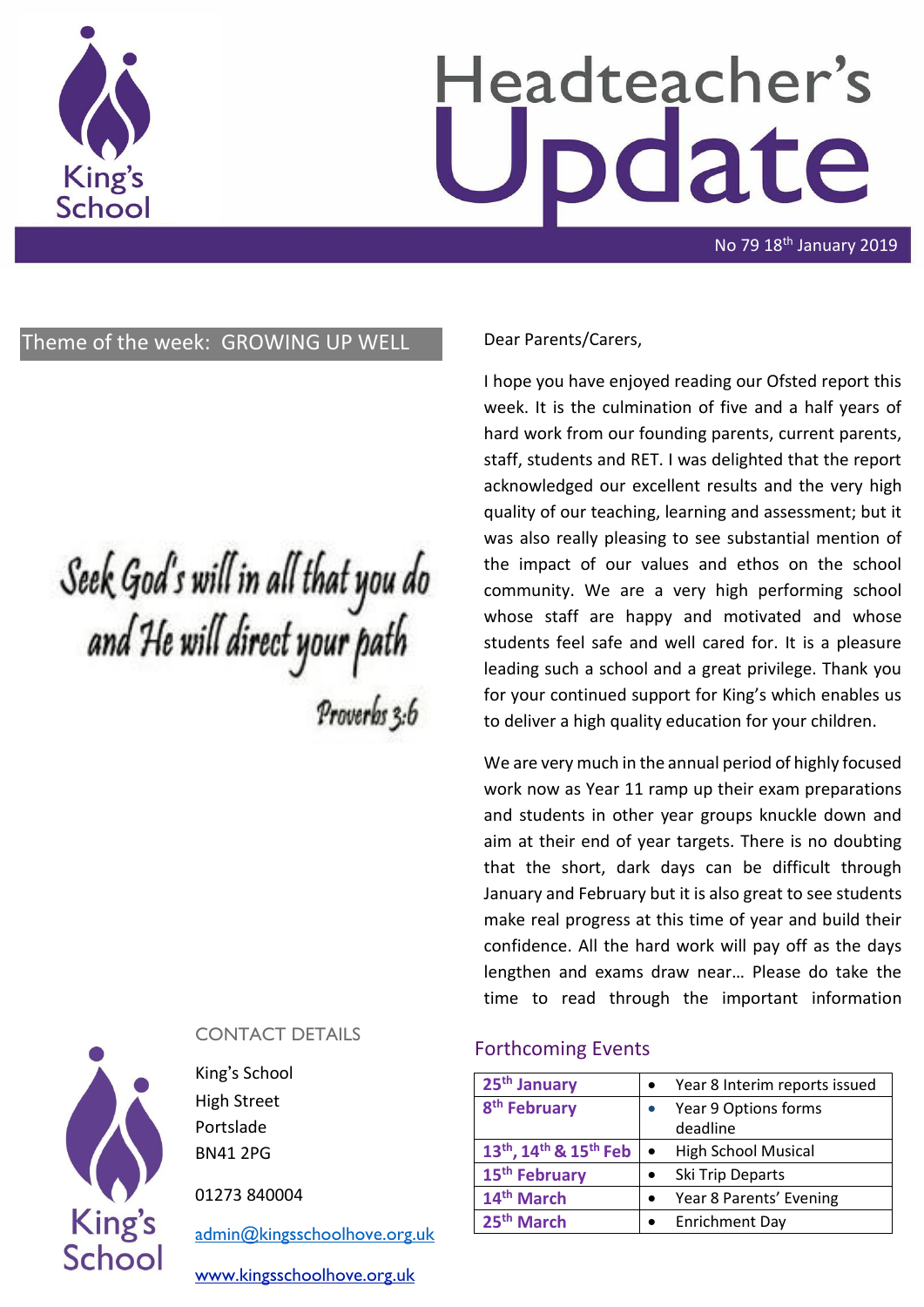# **King's School**

contained in this newsletter and, in particular, the section on severe weather procedures given the longer range forecast for a period of very cold weather.

Mrs Price

#### Student of the Week

Student of the Week in **Year 7** is Brody Luke, nominated by Mr Parker-Sibun, for making great progress in English and helping his peers.

**Year 8** Student of the Week is Poppy Absolon for a continued wonderful work ethic and showing our school value of 'responsibility' by assisting others in their learning, especially new students.

Nominated by Mrs Orford-Kemmish for **Year 9** Student of the Week is Sophie Knight, for scoring a Grade 9 in Computing Unit 3 assessment - AWESOME!

In **Year 11** Ms Goldstein nominated Eloise Renouf as Student of the Week for her continued and constant efforts in French. Her hardwork and work ethic are so impressive.

### Severe Weather

As the cold weather bites we wanted to remind you of our severe weather procedures, in case these are needed this winter. We do not take any decision to close the school lightly and are well aware of the inconvenience closures cause to our parents and carers. Please be assured that we will only close if severe weather makes our site dangerous, or if students cannot travel to the school because of the suspension of public transport services.

Any decision to close the school will be communicated before 7am. A closure notice will be put on our website and a tweet will be issued. We will also email/text all parents whose contact details we hold. Local radio stations will be notified and the Local Authority will also be notified so that they can update their online school closure pages.

We will keep parents informed during the closure as to when the school will reopen. As an alternative to full closure, the Headteacher may decide to open the school late and/or allow a uniform change to enable the school to stay open during severe weather. Again, any decision on late opening or uniform changes will be communicated to you via text, email, website and Twitter.

*You will have received an email this week regarding the process by which you can give us your consent to release your child/children from school in the event that we have to take the decision to close the school during the school day. Your prompt attention to this would be much appreciated.* Please do not hesitate to contact us should you experience any problems with returning your consent.

#### Enrichment Day: March 25th

We are excited to be preparing for our next Enrichment Day on March 25<sup>th</sup>. We have a wider range of activities planned, all of which will be communicated to relevant year groups separately and with more details to come!

**Year 7** will have a day of Shakespeare! What better way to explore our literary history than through the Bard himself?

**Year 8** are doing their swap, and taking part in whichever enrichment activity they didn't do in December. Whether Portsmouth or Stanmer Park, a day of using their geographical skills awaits.

Some students in **Year 9** will be participating in the annual visit to the Trenches around Ypres. Those remaining in school will be learning about the effects of taking drugs, the consequences, and the support structures available within the UK.

**Year 10** are developing their study skills in preparation for their formal examinations.

Finally, **Year 11** are focusing on their maths GCSE with targeted work in the lead up to the summer.

#### Year 11 Update

Year 11 students are busy studying towards their next set of Mocks which will start week beginning **25th**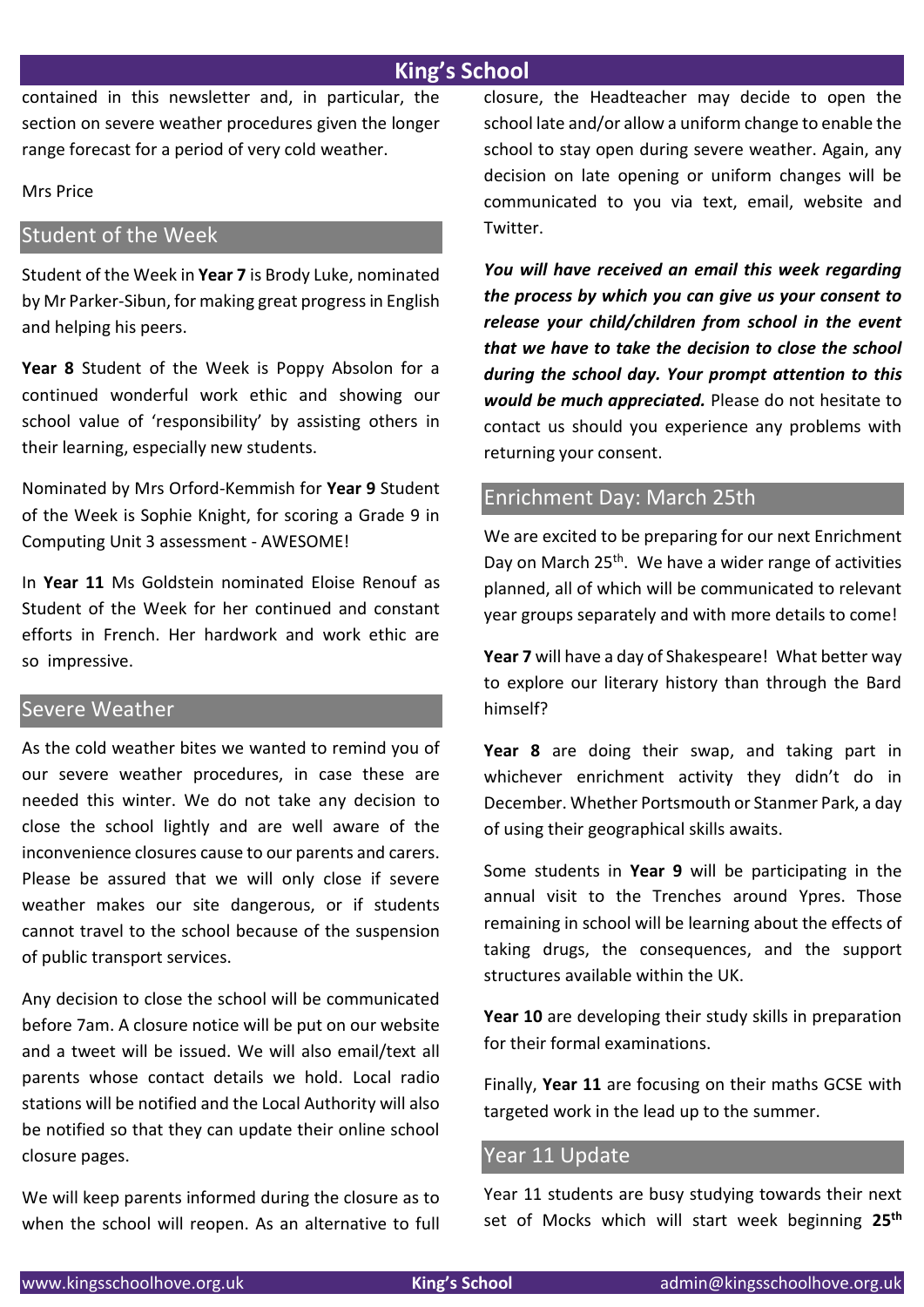# **King's School**

**February**. We recently sent out the timetable for this mock examination series and you can find a copy under the 'news' section of the school website.

Last week Year 11 parents also received notification regarding Period 7 after school sessions for the coming term. Teachers are working hard to ensure that these targeted sessions support students in making rapid progress. We always appreciate the parents who notify us in advance if students are unable to make these sessions as we can plan accordingly.

The greatest results are always obtained where school, students and parents communicate well so as always keep in touch with us if you have questions. Finally, don't forget the benefits of GCSE pod. So far this year we have seen 3013 individual streams of GCSE pod revision videos. Some of our most successful students at the last mocks were the heaviest users. Year 10 students have access to this great resource too so don't forget it's never too early to get started on revision and revision note creation.

#### Theatre Trip Reviews

In recent weeks we have visited the theatre twice, seeing two very remarkable yet different productions. Our first trip to the theatre was to see 'The Curious Incident of the Dog in the Night-time' in London. 45 Year 9-11 students enjoyed the story of Christopher who investigates the death of a neighbour's dog and ends up unearthing all sorts of secrets. The brilliant staging and set, as well as wonderful acting had a real impact on King's students who said:

"It was insanely good" Flynn, Year 10.

"Amazing – the special effects and the lifting of the actor playing Christopher was brilliant" Sacha, Year 10.

"I was nearly crying when I realised that it was a real dog at the end" Linus, Year 10.

"Spectacular" Gabrielle, Year 10.

"It was a spectacle for my spectacles" Isobel, Year 10

Year 11 students will now have to write about this performance in their exam. They have plenty of material to work from!

Our next trip was to The Old Market in Hove to see 'The Animals and the Children Took to the Streets', an unusual piece by 1927 productions which told the story of Agnes and Evie Eves and their life in the Bayou Mansions, using animation, song and a very nonnaturalistic style. Students described it as 'strangely brilliant' and 'really funny'. All 11 students who attended had a great experience and it is fantastic to have such exciting opportunities to see theatre on our doorstep.

Mrs Grosvenor *Head of Arts*

#### Sports Report

#### **Netball**

A great win for our Year 8 netballers against Patcham on Monday afternoon! We won 8-4, making this our second win of the season. Jessica and Jemima were voted 'Player of the Match'!